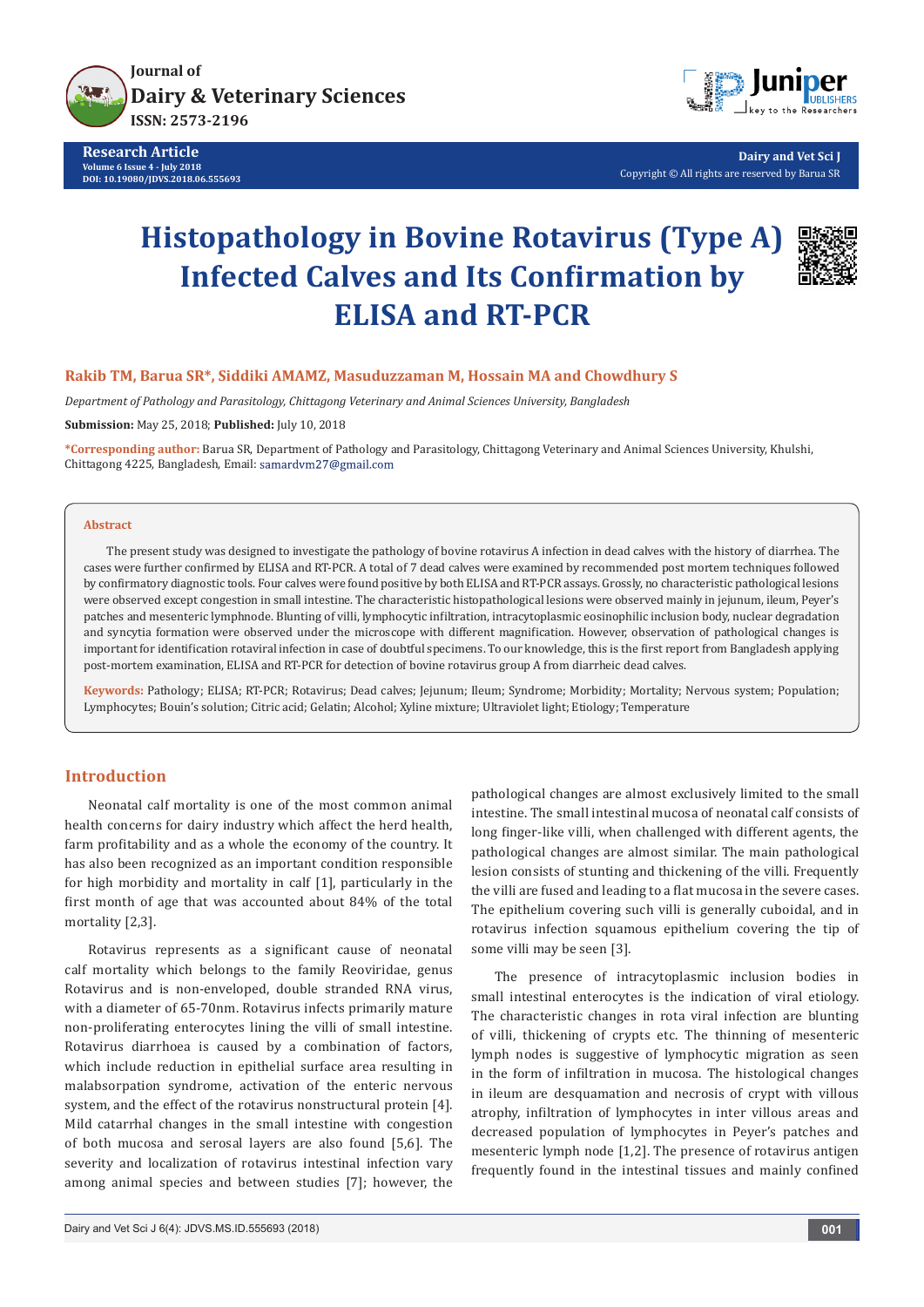to the small intestinal mucosa. Infected cells stained with H&E staining method showed characteristic syncytia and eosinophilc intracytoplasmic inclusion body[8].

It is noted that confirmatory detection of rotaviral infection of diarrheic dead calves is very important but application of different confirmatory diagnostic tests like ELISA and RT-PCR are expensive. In this view, the objective of the study was selected to identify of microscopic lesions of rotaviral infected dead calves through postmortem examination and similarly confirmed by ELISA and RT-PCR.

#### **Methodology**

#### **Sample Collection**

A total of 7 fecal samples/intestinal contents and tissue samples were collected from dead cattle calves of up to 45 days of age by postmortem examinations having history of clinical diarrhea at the time of mortality from the selected areas during the period July 2015 to June 2016. Fecal samples/intestinal contents were collected from intestine using a disposable latex glove. All standard precautionary measures were taken to avoid contamination of samples and transported to the clinical pathology laboratory on ice and stored at -20 until processing. Intestinal tissue samples showing lesions suggestive of rotavirus infection were collected and preserved in Bouin's solution for histopathological examinations.

#### **Sample Processing**

A 10% fecal suspension of individual sample was prepared in phosphate buffered saline (pH 7.2) and clarified by centrifugation at 13,000 rpm at 4°C for 10 minutes. The supernatant was separated and allocated into two aliquots. After processing, one aliquot was used to detect bovine rotavirus applying the direct sandwich ELISA and rest aliquot stored at -70°Cuntil RNA extraction for RT-PCR. Intestinal tissue samples were also preserved in 10% buffered formalin until histopathological examinations.

#### **Histopathological Examination**

The collected tissue samples were examined for histopathological investigation following proper techniques. In brief, the samples were preserved in Bouin's solution for 2-3 days and subsequently, samples were made smaller size (5mm thickness) and washed over night in running tape water. Then the tissues were dehydrated by ascending ethanol series to prevent shrinkage of cells as per following schedule. The tissues were dehydrated in 50%, 70%, 70%, 80%, 90%, 95%, 100%, 100%, 100% alcohol, one hour in each; one hour in absolute alcohol and absolute xyline mixture; two hours in 100% xyline, impregnation was done in melted paraffin (60°C) for 3 changes and two hours for each change. After this step, sample was kept at room temperature overnight for drying. Then a block of sample was made using melted paraffin. These blocks of tissue sample were dried at room temperature. Then the blocks were sectioned with

a microtome at 5-µm thickness. A small amount of citric acid (or gelatin) was added to the water bath (60°C) for better adhesion of the section to the slide. The tissue sections were allowed to spread on warm water both at 60°C. Then the sections were taken on grease free clear slides. The slides containing section were dried room temperature and kept in cool place. Finally, the slide was prepared for routine hematoxylin and eosin staining.

The sectioned tissues were deparaffinized in two changes of xyline (two minutes in each). Then the sectioned tissues were rehydrated through descending grades of alcohol (100%, 100%, 95%, 80% and 70%; two minutes in each) followed by washing in running rape water for five minutes. Then tissues were stained with Harries hematoxylin for ten minutes and then washed in running tap water for 15 minutes. Then the tissues were differentiated in 1% acid alcohol (1part HCL and 99 parts 70% alcohol) by 2-4 quick dips. Again, the slide washed in running tap water for 5 minutes and followed by 2-4 dips in ammonium. Again, the tissue sample was washed in running tap water for 10 minutes. After washing, the sections were stained with 1% eosin for two minutes. Again, the tissue was dehydrated in ascending grades of alcohol (70%, 80%, 95%, 100% and 100% alcohol; 30 sec, 45 sec, 2 min, 2 min and 2 min in each step; respectively). Then the tissue sample was treated in absolute alcohol and xyline mixture, 100% xyline for 2 minutes in each step. Finally, the slide was kept in 100% xyline until mounting. Then stained slide were mounted with cover slip using DPX mountant. Then slides were dried at room temperature and examined under light microscope at low (10x) and high (40x, 100x) power.

#### **ELISA for Detection of Rotavirus**

All 7 fecal samples were screened for the presence of bovine rotavirus antigen using sandwich ELISA kit (Bio-X Diagnostics, Belgium) as per manufacturer's recommended protocol.

#### **RNA Extraction**

All the 7 fecal samples were used for viral RNA extraction. Rotavirus RNA was extracted from the fecal suspension using QIAamp Viral RNA mini kit (Qiagen/Westburg, Leusden, Netherlands) following the manufacturer's instructions. The extracted RNA was stored at -80 °C.

#### **RT-PCR**

The RT-PCR reaction was performed by using a QIAGEN One Step RT-PCR Kit (QIAGEN) for the confirmation of bovine rotavirus A. The primers used for amplifying a 294-bp fragment of the VP6 gene of rotavirus A, the sequence of the upstream primer was 5'-ACCACCAAATATGACACCAGC-3'; the sequence of the downstream primer was 5'-CATGCTTCTAATGGAAGC-3'[9]. Before applying RT-PCR reaction, 7µl of viral dsRNA were denatured at 95°C for 5 minutes and chilled immediately for 5 minutes. Then, reaction was carried out under the following conditions: reverse transcription at 50 °C for 30 minutes, then PCR with initial activation at 95 °C for 15 minutes followed by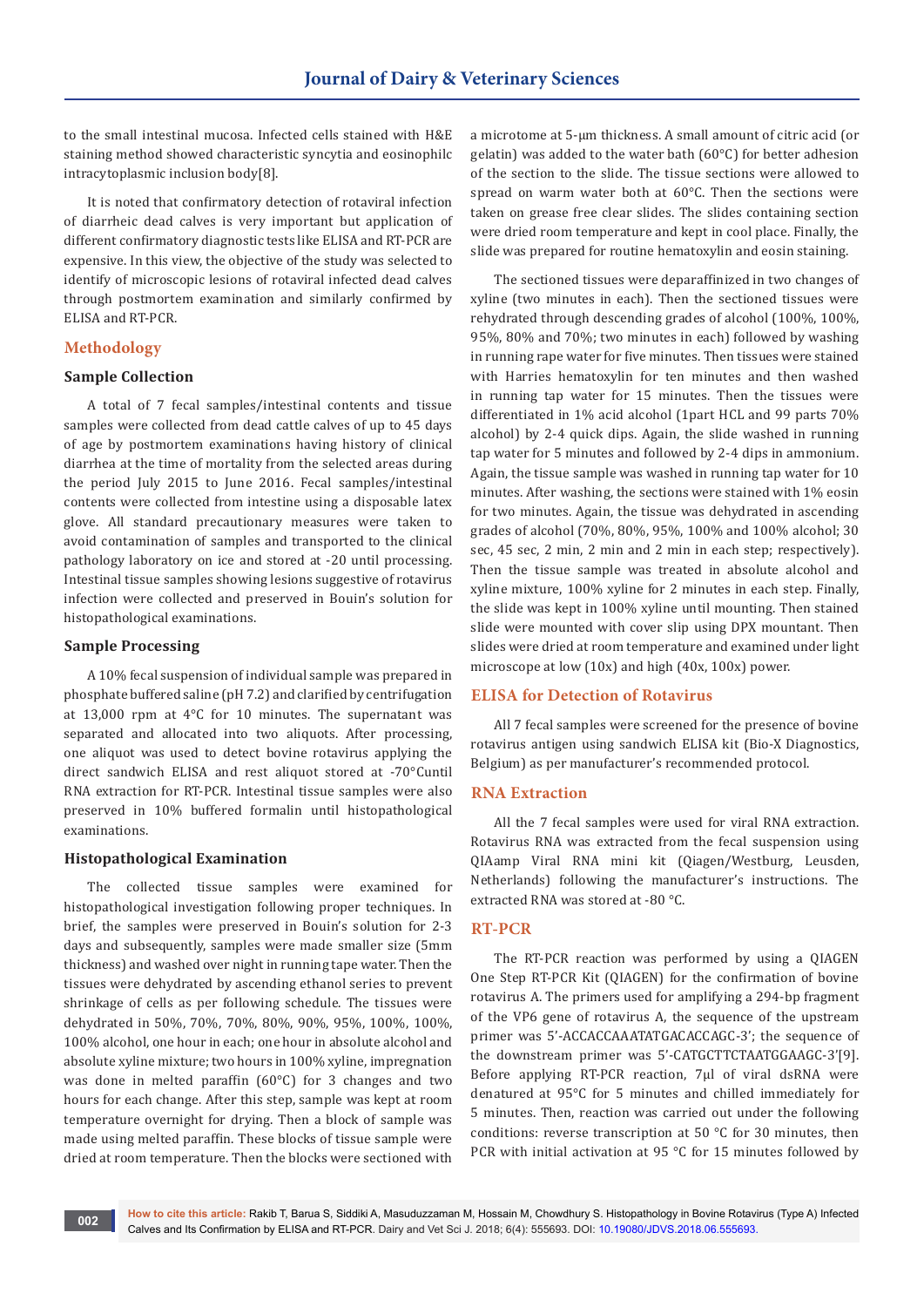40 cycles of amplification 94 °C for 30 seconds, annealing at 55 °C for 1 minute and extension at 72 °C for 1 minute, and a final extension of 72 °C for 7 minutes. The amplified PCR products were subjected to electrophoresis on 1.5% agarose gel stained with ethidium bromide and observed under ultraviolet light. Specific amplicon size for VP6 was observed on the stained gel.

### **Results**

#### **Detection of Bovine Rotavirus by ELISA and RT-PCR**

Out of 7 fecal/intestinal samples from diarrheic calves screened by ELISA (Figure 1) and, RT-PCR (Figure 2), same 4 samples were also positive for bovine group A rotavirus by ELISA and RT-PCR.



**Figure 1:** Results of ELISA in a Plate.



#### **Gross Lesion**

There were no gross pathological lesions revealed except mild catarrhal changes in the small intestine with congestion of both mucosa and serosal layers.

# **Histopathological Changes**

All the seven samples were studied for histipathological changes for bovine rotavirus infection. Out of 7 samples, 4 samples showed microscopic changes related rotaviral infection. Blunting of villi and edema in lamina propria were found microscopically (Figures 3-5). Severe infiltration of lymphocytes was seen in mucosa occasionally extending up to the sub mucosa (Figure 5). Eosinophilic intracytoplasmic inclusion bodies were seen in the mucosal epithelial cells and a nuclear fragmentation was observed in few epithelial cells (Figures 6-8). The changes were seen in the mucosa of the duodenum, jejunum and ileum which revealed engorged capillaries and infiltration of lymphocytes. Jejunum showed engorged blood vessels in mucosa, sub mucosa and serosa with lymphocytic infiltration in mucosal layer. Desquamated epithelial cells were observed in the lumen. In ileum the changes were characterized by desquamation and necrosis of crypts with villous atrophy. Infiltration of lymphocytes could be seen in inter villous areas. In Peyer's patches, the lymphocytes were thinly populated, clumped, and few areas showed nuclear fragmentation and apoptotic bodies.



**Figure 3:** Jejunum showing blunting of villi(H&E ×40).



**Figure 4:** Sloughing off mucosa (H&E ×40).



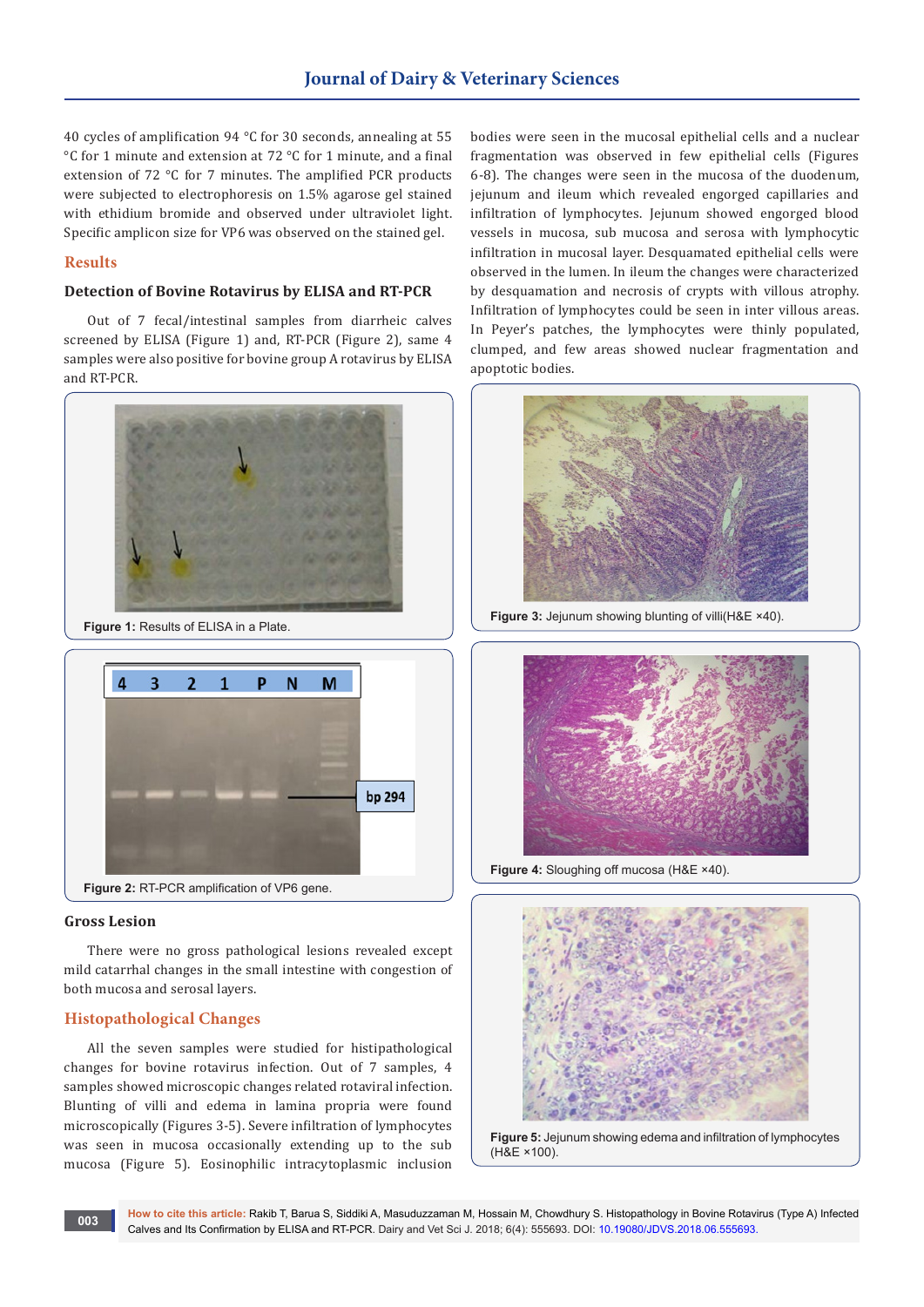

**Figure 6:** Nuclear fragmentation in epithelial cells.



**Figure 7:** Jejunum showing epithelial cell forming syncytia (H&E  $x400$ 



#### **Discussion**

In the present study seven calves died with the history of diarrhea revealed mild catarrhal changes in the small intestine with congestion of both mucosa and serosal layers and these changes were in agreement with earlier report. ELISA and RT-PCR screening of the fecal samples/ intestinal contents for the presence of rotavirus antigen revealed positivity in 4 calves thus

confirming rotavirus infection. The presence of intracytoplasmic inclusion bodies in small intestinal enterocytes was indicative of viral etiology. The characteristic changes as blunting of villi, thickening of crypts etc., was observed in the present study were suggestive of rotaviral etiology. The thinning of mesenteric lymph nodes was suggestive of lymphocytic migration as seen in the form of infiltration in mucosa. Previous studies confirm that rotaviruses are not able to produce severe gross changes in intestinal mucosa by their own [10]. The histological changes in ileum characterized by desquamation and necrosis of crypts with villous atrophy, infiltration of lymphocytes in inter villous areas and decreased population of lymphocytes in Peyer's patches and mesenteric lymph node were in agreesment with earlier reports [1,6,11].

Rotavirus infection is implicated mainly in neonatal calves. The gross lesions of rotavirus infection are the nonspecific findings of undifferentiated neonatal diarrhea in calves. However, histopathology could be indicative; blunt, club-shaped villi, mild or moderate villus atrophy and perhaps villus fusion may be present [12,13]. Villi covered by low columnar, cuboidal, or flattened surface epithelium with a poorly defined brush border. There is usually a moderate proprial infiltrate of mononuclear cells and eosinophilic or neutrophils and hypertrophic crypts may be evident. Lesion and viral antigen always should be sought in the distal small intestine and preferably several sites along its length [13,14].

Rotaviruses replicate in the non-dividing mature enterocytes near the tips of the villi, suggesting that differentiated enterocytes express factors required for efficient infection and replication [15]. The severity and localization of rotavirus intestinal infection vary among animal species and between studies; however, the pathological changes are almost exclusively limited to the small intestine. In various animal models, rotavirus infection was associated with virtually no visible microscopic lesions; slight lesions, such as enterocyte vacuolization and loss; or larger changes, such as villus blunting and crypt hyperplasia. Inflammation is generally mild compared to that for other intestinal pathogens. This picture of pathology suggests that there is no absolute correlation between histological lesions and disease symptoms. Rotavirus infection alters the function of the small intestinal epithelium, resulting in diarrhea. The diarrhea was generally considered to be malabsorptive, secondary to enterocyte destruction [4].

The mucosa of small intestine of the neonatal calf consists of long finger-like villi and pathological changes due to different infectious agents are almost similar [12]. The most significant pathological lesion consists of stunting and thickening of the villi and the villi are fused leading to a flat mucosa in the most severe cases. The epithelium covering such villi is generally cuboidal and in rotavirus infections squamous epithelium covering the tip of some villi may be seen [12,16]. Erosion of small areas of epithelium has been observed in rotavirus infections.